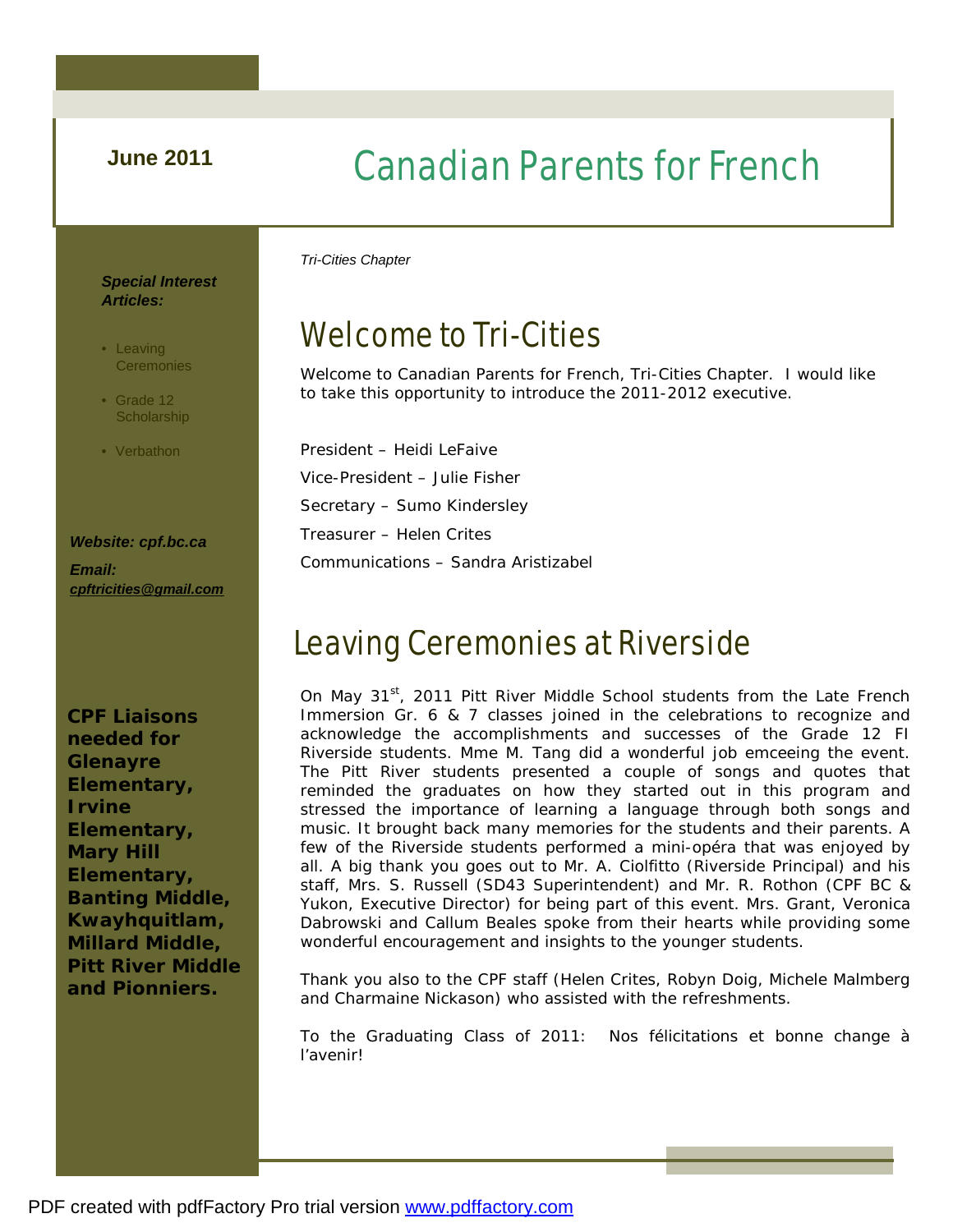



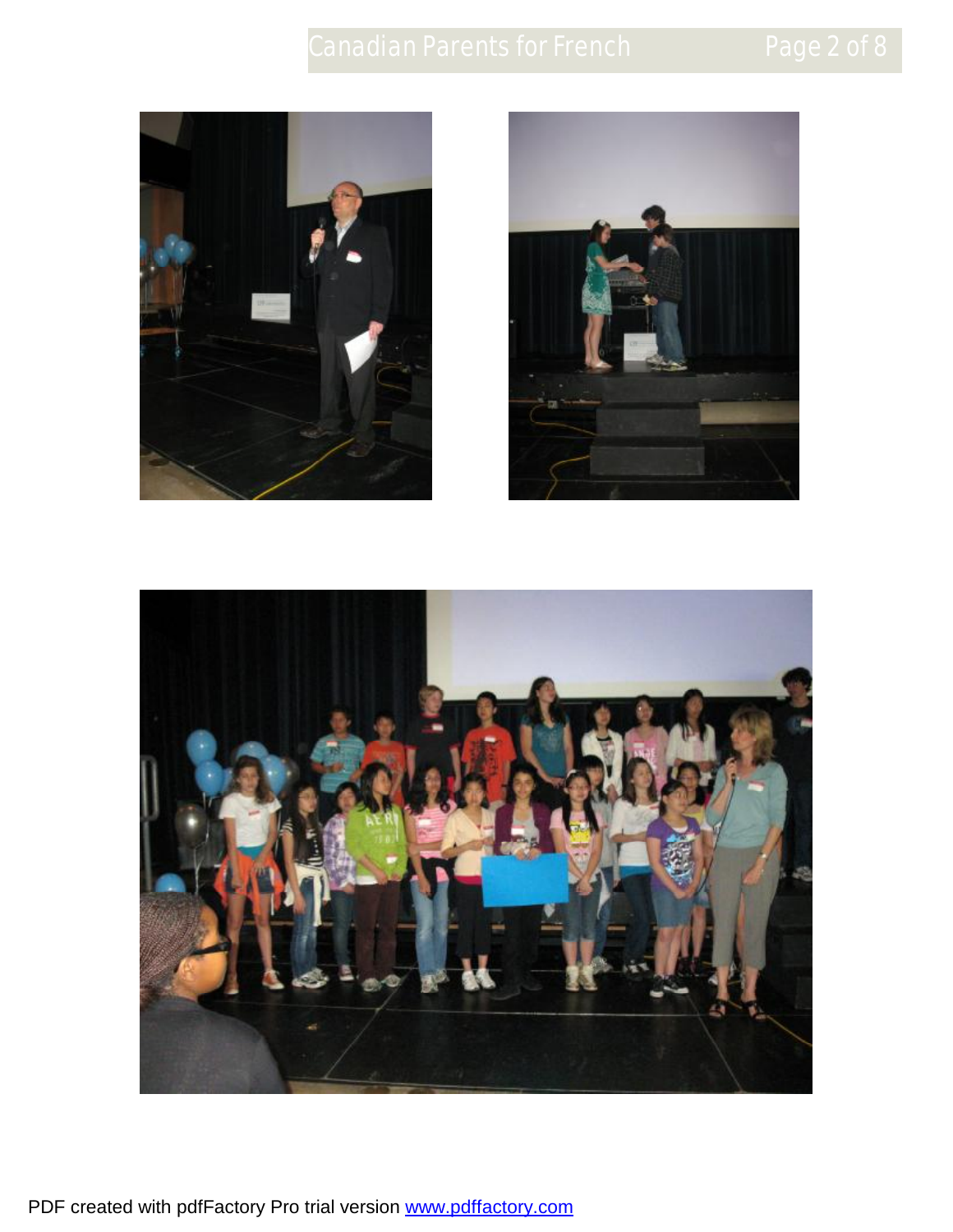

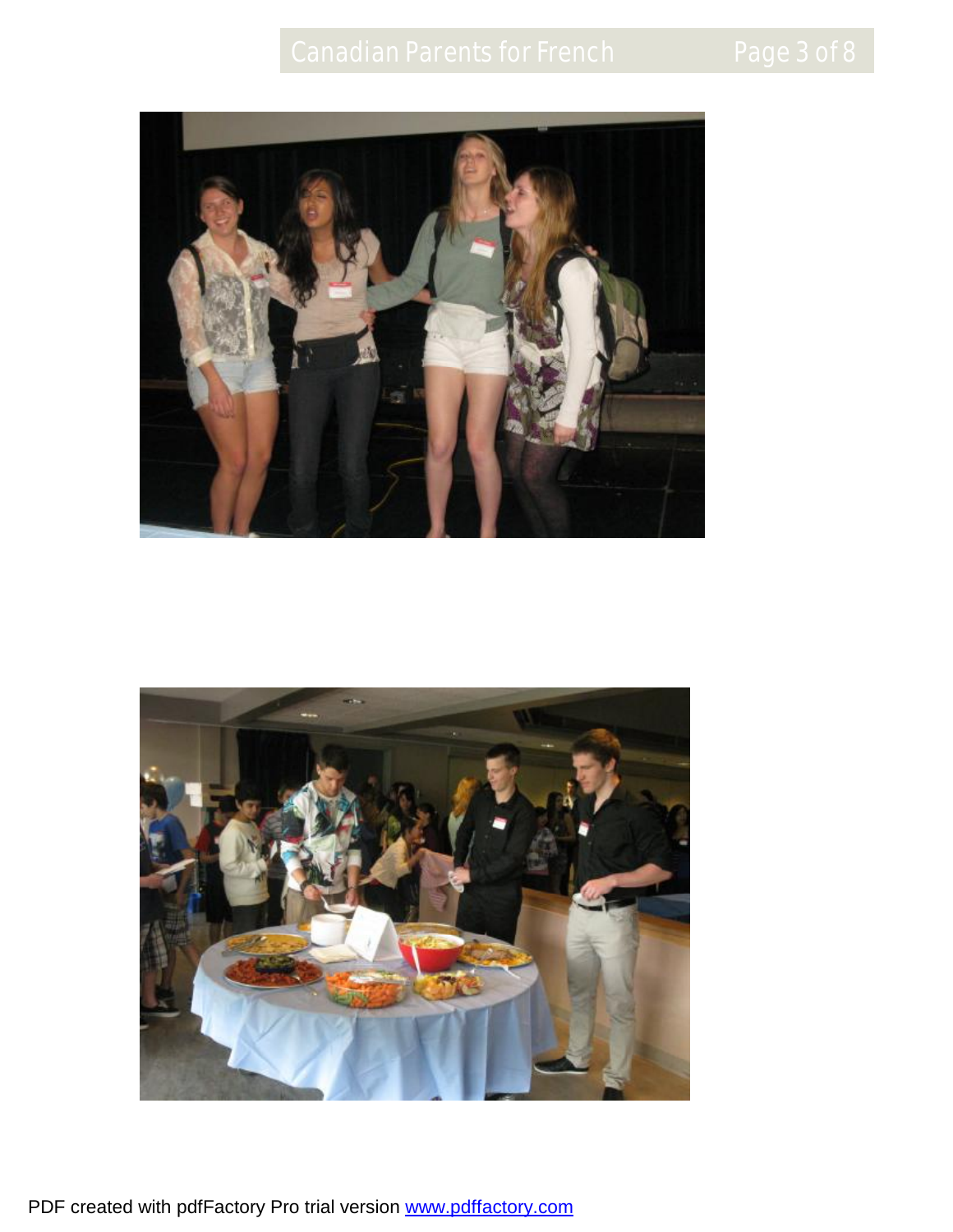### Leaving Ceremonies at Dr. Charles Best

The Canadian Parents for French Grade 12 leaving ceremony held at Dr. Charles Best on Friday, May 27th was a tremendous success. Our guest speakers were Mr. Robert Rothon, Executive Director of CPF, BC & Yukon, Mrs. Sylvia Russell, Superintendent School District 43 as well as both top Francais 12 award recipients. We were given the use of the large gymnasium and with the bigger space many French Immersion Grade 10 and 11 students attended during their spare block.

There were 71 guest students from Banting Middle School. The exchange of gifts and words of encouragement for the Grade 8 students who will be attending Dr. Charles Best in September made them feel part of the ceremony.

### Grade 12 Scholarship

At the Grade 12 Leaving Ceremony at Riverside Secondary on May 31<sup>st</sup>, 2011, CPF Tri-Cities had the pleasure to present this year's CPF Scholarship to an outstanding student. CPF Tri-Cities was extremely impressed with all the applicants which made it a very difficult decision to just pick one.

As well as being an excellent scholar, Santana Grant, this year's recipient, participated in various school and community events and programs. She has a passion for the language and spent many hours tutoring French to students of various ages. She has been accepted into the French Co-hort program at SFU and hopes to teach one day. Congratulations and good luck, Santana.

### Verbathon

What is verbathon? Verbathon is a practical and effective teaching tool where learning grammar through games is fun, active, and team-based. Through a series of sports-style events students learn to conjugate verbs, construct sentences where subjects and adjectives agree and apply it to oral and written work. Verbathon is so effective because experience shows that students learn and retain more through active play. Verbathon games are effective because they are based on the INFINITE principle (**In**clusive, **F**un, **In**teractive, **I**ntegrative, **T**eam-based, **E**mpowering).

The CPF Tri-Cities 2011 District Verbathon Finals took place on May 31 at Winslow Centre. Four schools participated in the tournament: Glen, Our Lady of Fatima, Irvine and Panorama Heights. It was a great turnout and a huge success. Thank you to all the participants in the tournament and their cheering squads.

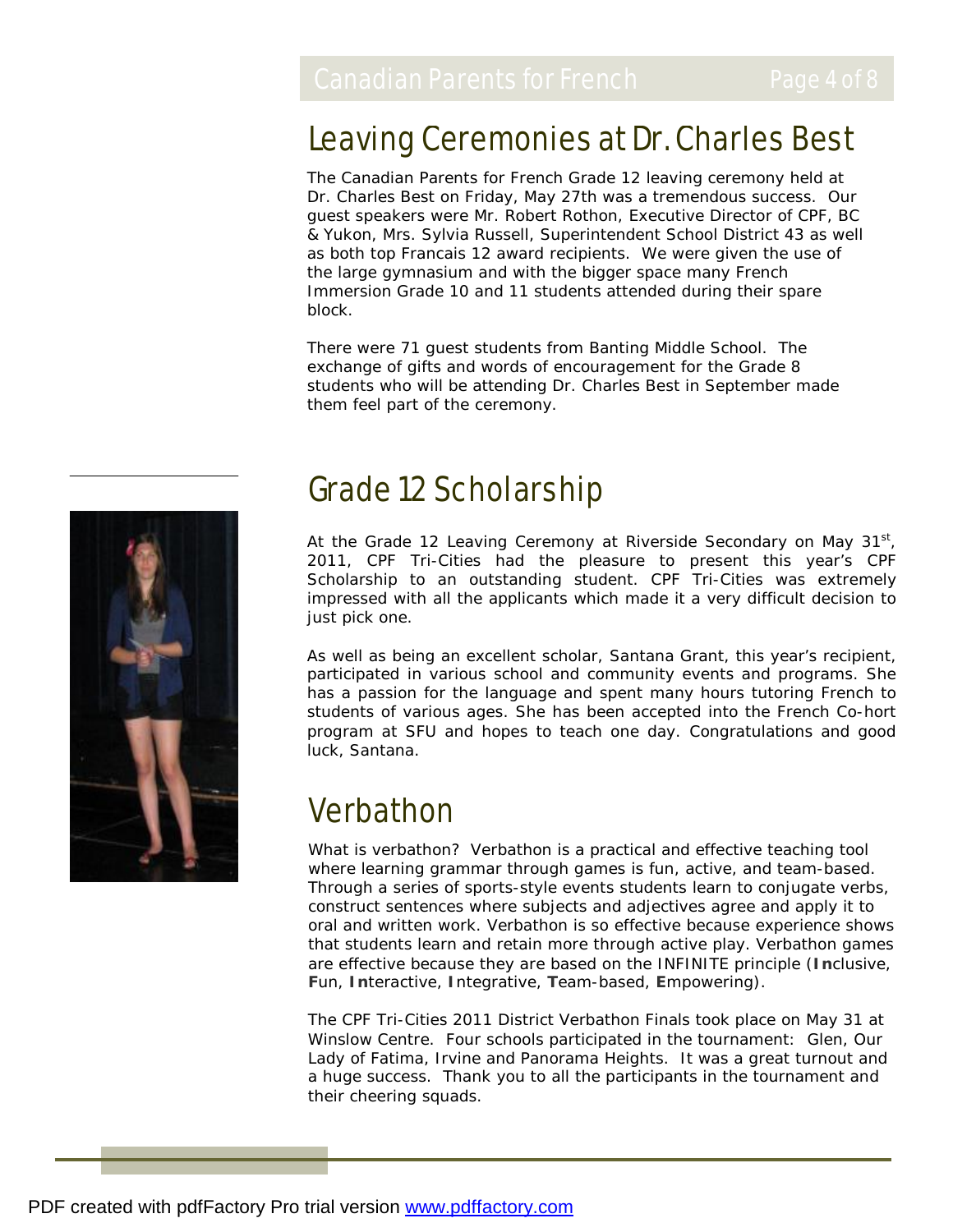



Grade 2 winners: Our Lady of Fatima – 00.53.18 min



Grade 3 winners: Glen – 01.02.40 min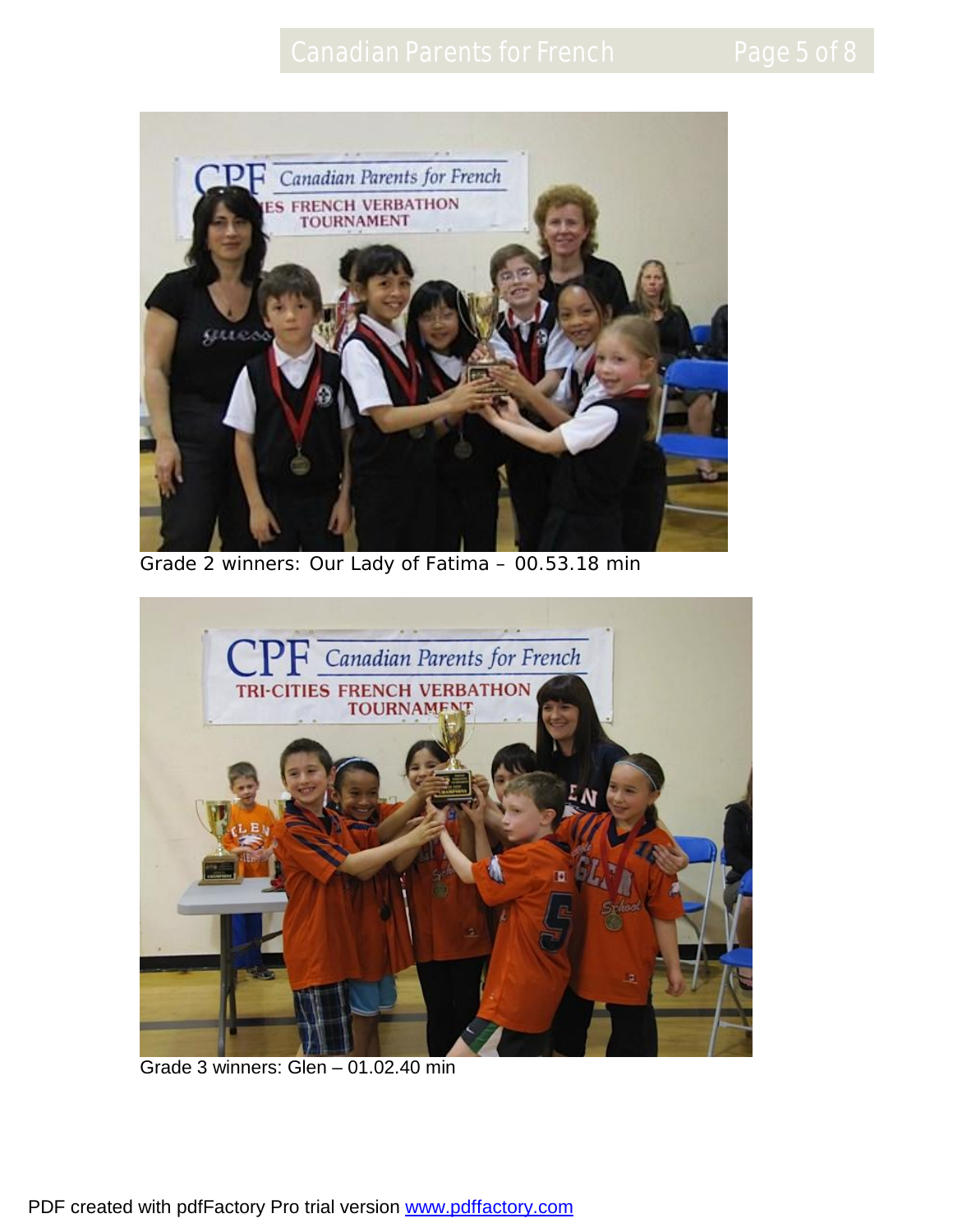



Grade 4 winners – Our Lady of Fatima – 01.30.00 min



Grade 5 winners – Irvine – 01.18.94 min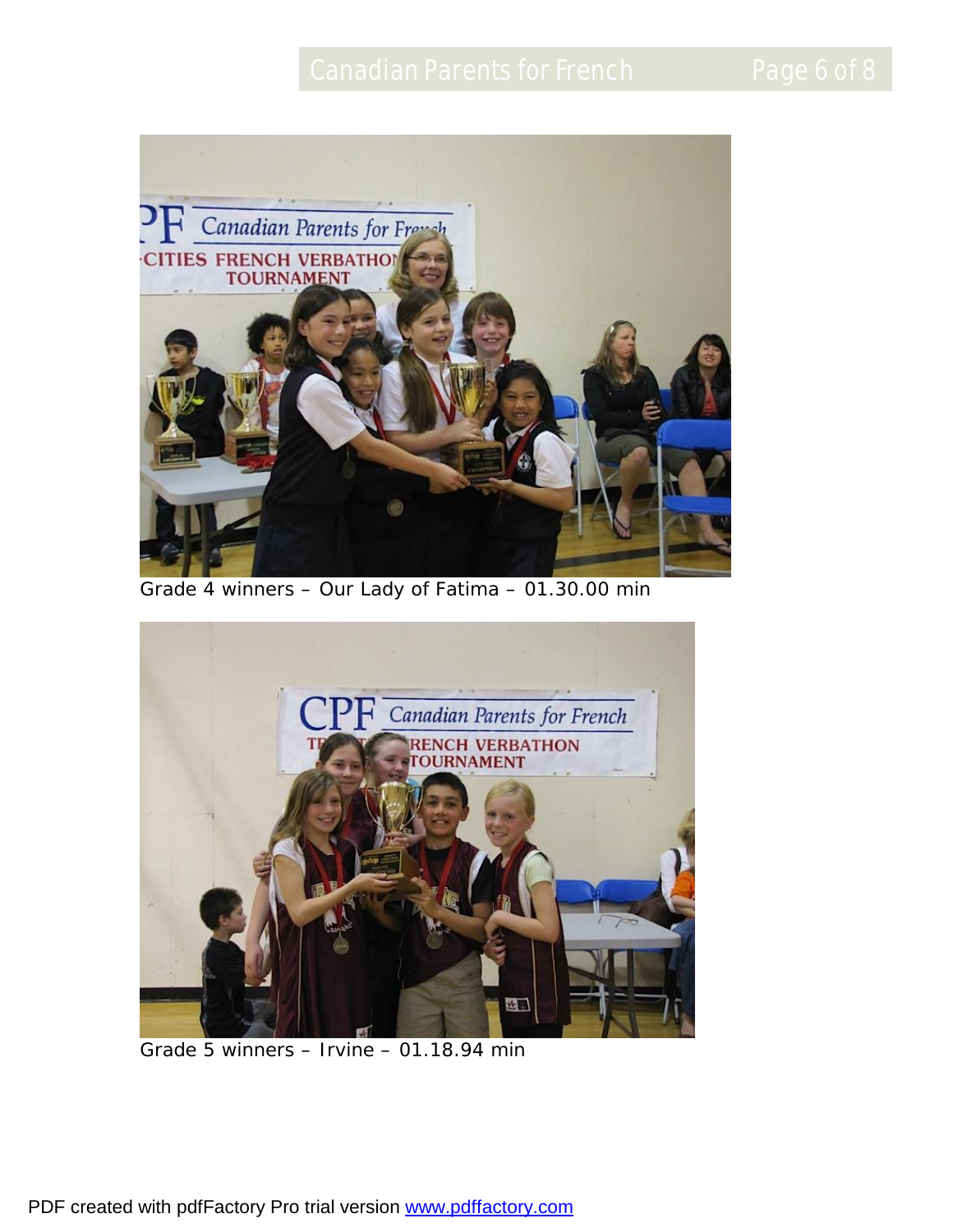### Canadian Parents forFrench Concours d'art Oratoire

WHEN: May 7, 2011

WHERE: SFU Surrey Campus

WHEN: July 4 – Aug 26 8 am – 3 pm Monday to Friday

### WHERE: Banting Middle School, 820 Banting

WHO: French speaking children aged 6 - 12

Street, Coquitlam

SPONSORS:



Concours remains a signature event for French language education in Canada on many levels. It affords thousands of students an opportunity to develop their public speaking skills, even if they stop after the first round of competition; it engages entire school communities across the country; and it provides a snapshot of the state of the French language in our schools.

This year, 300 children and youth registered for Concours, a new record. They include 71 Francophone, 187 French immersion, 38 Core French and 4 Intensive French.

The aims of this public speaking contest are to stimulate the interest of students learning French, to improve their oral skills and to give them experience speaking in public. It is open to all children from grades 6 through 12 in the French immersion and Francophone programs; to all students in Core French from grades 8 through 12; and to all students in Intensive French in grades 6 and 7.

2011 Provincial Winners can be found on the CPF BC & Yukon website: [www.cpf.bc.ca](http://www.cpf.bc.ca)

### Maillardville French Summer Camp

 For over 13 years, the Maillardville French summer day camp offers great fun in French all summer long to children aged 6-12. Children are accompanied by great, enthusiastic and responsible camp leaders, and are taking part in many different recreational, artistic, and sports activities, in a francophone environment.

 Week 1 July 4-8 MAD SCIENCE Week 2 July 11-15 PIRATES Week 3 July 18-22 NATURE ALL AROUND US Week 4 July 25-29 EXPLORING OUTER-SPACE Week 5 Aug 1-5 EXPLORING THE ARTS Week 6 Aug 8-12 BEAUTIFUL BRITISH COLUMBIA Week 7 Aug 15-19 UNDER THE SEA Week 8 Aug 22-26 SPORTS ACTION

Any questions? [info@maillardville.com](mailto:info@maillardville.com) Phone: 604.515.7070, Fax: 604.515.8080 **Limited space available.**